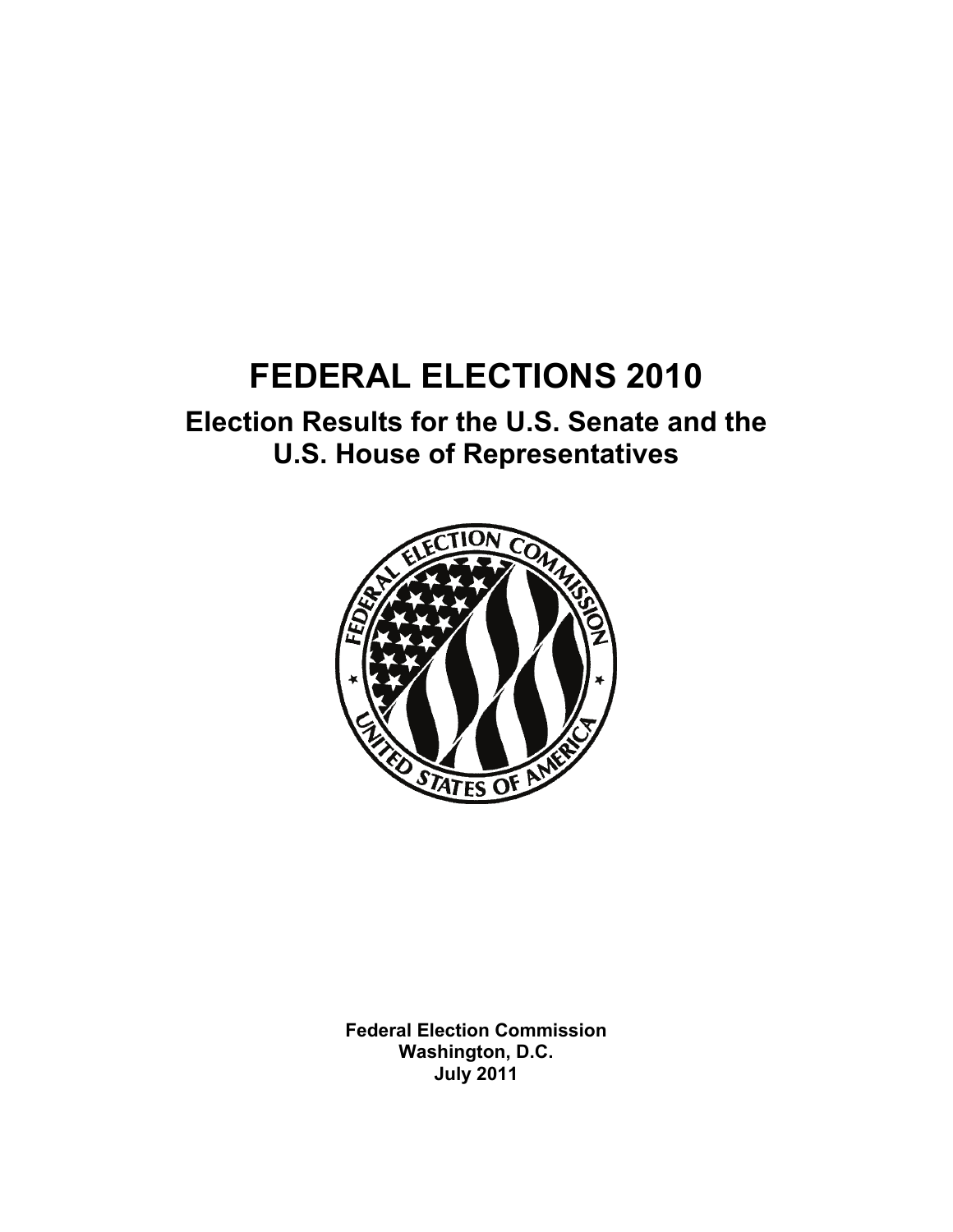### **Commissioners**

Cynthia L. Bauerly, Chair Caroline C. Hunter, Vice Chair Donald F. McGahn II Matthew S. Petersen Steven T. Walther Ellen L. Weintraub

## **Statutory Officers**

Alec Palmer, Staff Director Christopher Hughey, Acting General Counsel Lynne A. McFarland, Inspector General

| Compiled by: | <b>Federal Election Commission</b><br><b>Public Disclosure Division</b><br>Office of Communications<br>999 E Street, N.W.<br>Washington, D.C. 20463<br>800/424-9530<br>202/694-1120 |
|--------------|-------------------------------------------------------------------------------------------------------------------------------------------------------------------------------------|
| Editors:     | Eileen J. Leamon, Deputy Assistant Staff Director for Disclosure<br>Jason Bucelato, Senior Public Affairs Specialist                                                                |
| Map Design:  | James Landon Jones, FEC Printing Officer                                                                                                                                            |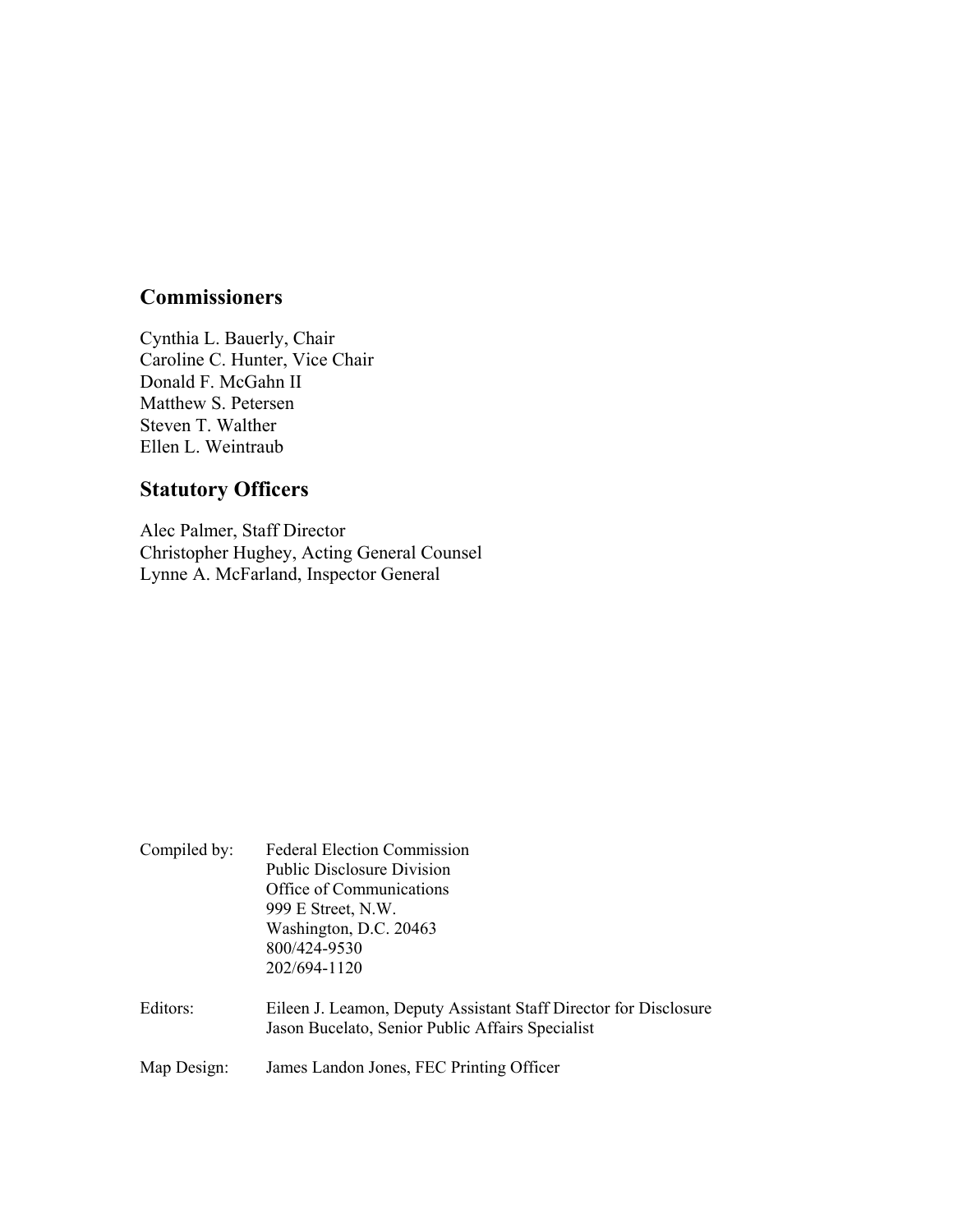#### **TABLE OF CONTENTS**

|           |                                                                         | <b>Page</b>                    |
|-----------|-------------------------------------------------------------------------|--------------------------------|
|           | <b>Preface</b><br><b>Explanatory Notes</b>                              | $\mathbf{1}$<br>$\overline{2}$ |
| I.        | <b>2010 Election Results: Tables and Maps</b>                           |                                |
| A.        | <b>Summary Tables</b>                                                   |                                |
|           | • Table: 2010 General Election Votes Cast for U.S. Senate and House     | 5                              |
|           | • Table: 2010 General Election Votes Cast by Party                      | 6                              |
|           | • Table: 2010 Primary and General Election Votes Cast for U.S. Congress | $\boldsymbol{7}$               |
|           | • Table: 2010 Votes Cast for the U.S. Senate by Party                   | $\,8\,$                        |
|           | • Table: 2010 Votes Cast for the U.S. House of Representatives by Party | 9                              |
|           | • Table: 2010 Party Gains in the U.S. House of Representatives          | 10                             |
| <b>B.</b> | <b>Maps</b>                                                             |                                |
|           | <b>United States Congress</b>                                           |                                |
|           | • Map: 2010 U.S. Senate Campaigns                                       | 11                             |
|           | • Map: 2010 U.S. Senate Victors by Party                                | 12                             |
|           | • Map: 2010 U.S. Senate Victors by Popular Vote                         | 13                             |
|           | • Map: U.S. Senate Breakdown by Party after the 2010 General Election   | 14                             |
|           | • Map: U.S. House Delegations after the 2010 General Election           | 15                             |
|           | • Map: U.S. House Delegations: States in Which All Incumbents Sought    |                                |
|           | Re-Election and Won                                                     | 16                             |
|           | • Map: 2010 Party Gains in the U.S. House of Representatives            | 17                             |
| II.       | <b>2010 Election Results: Official Vote Totals by State</b>             |                                |
| A.        | <b>United States Senate</b>                                             |                                |
|           | • Official Election Results by State                                    | 19                             |
|           | • Table: Senate Races: Six Year Cycle                                   | 38                             |
| <b>B.</b> | <b>United States House of Representatives</b>                           |                                |
|           | • Official Election Results by State                                    | 39                             |
| Ш.        | A Guide to 2010 Party Labels                                            | 150                            |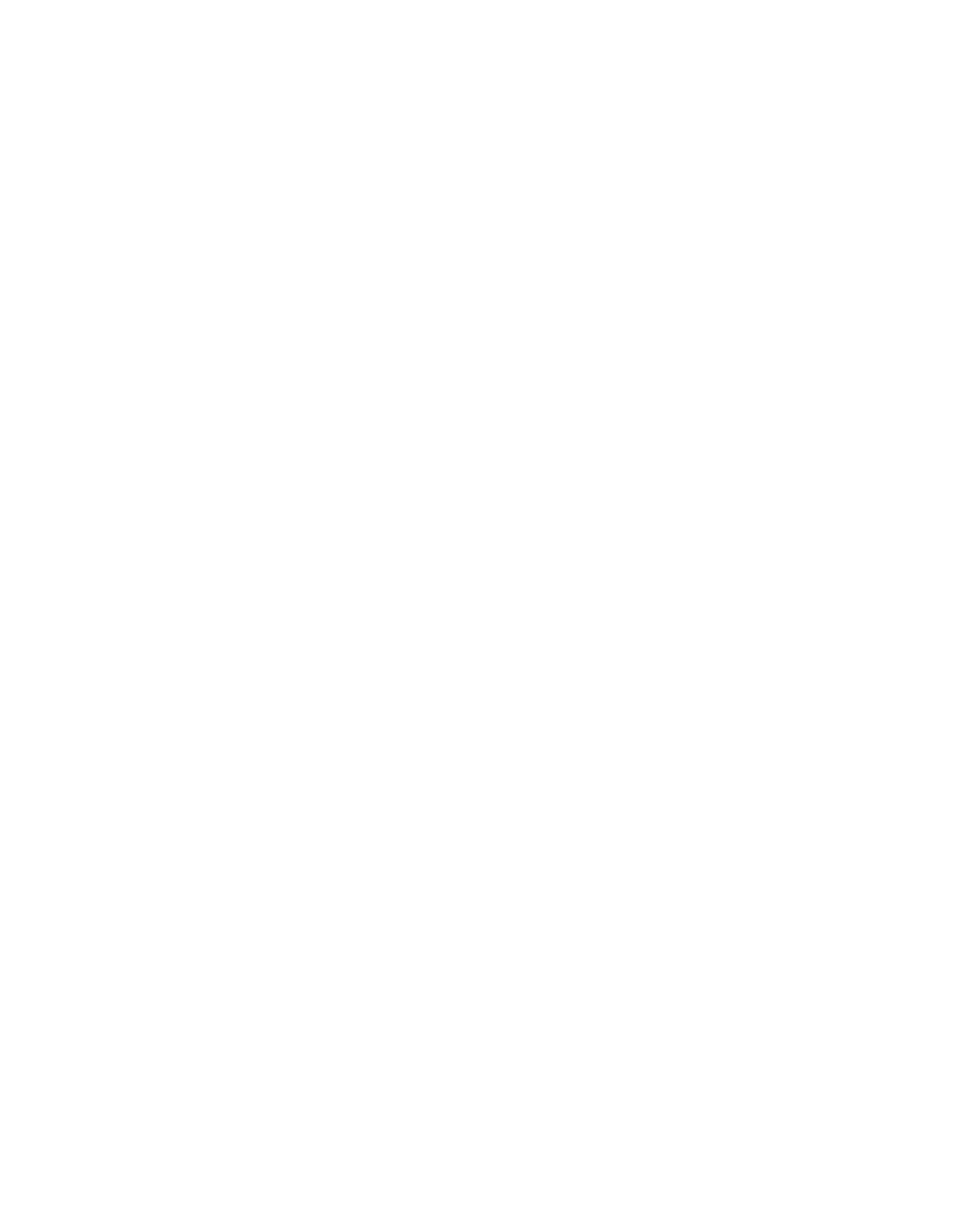#### **ELECTION RESULTS FOR THE U.S. SENATE AND THE U.S. HOUSE OF REPRESENTATIVES**

This publication has been prepared by the Federal Election Commission to provide the public with the results of elections held in the fifty states during 2010 for the offices of United States Senator and United States Representative. Also included are the results for Delegate to Congress from American Samoa, the District of Columbia, Guam, the Northern Mariana Islands, and the U.S. Virgin Islands. (There was not an election for Resident Commissioner in Puerto Rico, as this election is held every four years and coincides with the U.S. Presidential election.) Additionally, there are results for the special elections to fill the unexpired U.S. Senate terms in Delaware, Illinois, New York, West Virginia, Indiana's 3rd Congressional District and New York's 29th Congressional District. The Commission undertakes this project on a biennial basis in order to respond to public inquiries.

The elections for these federal offices are administered by local election officials in towns, counties, municipalities, and other jurisdictions. The results of the elections are certified by the state government, which in most cases is the Secretary of State. While the full records are available for public inspection, most states prepare summary reports for public dissemination. These summary reports vary in form and content, and may be amended well after the election. There is no standard format that states use in reporting federal election results.

Recognizing a need to bring together in one place the federal election results, the Commission presents this publication as the 15th in a series designed to provide an accurate, historical record of federal election results.

Included in this publication are the official results of primary elections and runoff elections held in 2010. As in the case of the general elections, primary elections are not administered by the federal government. In some states (such as Connecticut, Utah, and Virginia), political party organizations control their nomination process by way of conventions. In other states, state law may regulate the primary and/or its administration.

This publication has been prepared as a research tool for Commission staff and State election offices. Data is based on official figures provided by State election officials, and includes results amended through July 2011*.* If the election results are modified in the future, the Commission will supply errata supplements as necessary. The assistance provided by the State election officials and their staff in the preparation of this publication is greatly appreciated.

Federal Elections 2010 may also be viewed and/or downloaded from the Commission's website, http://www.fec.gov.